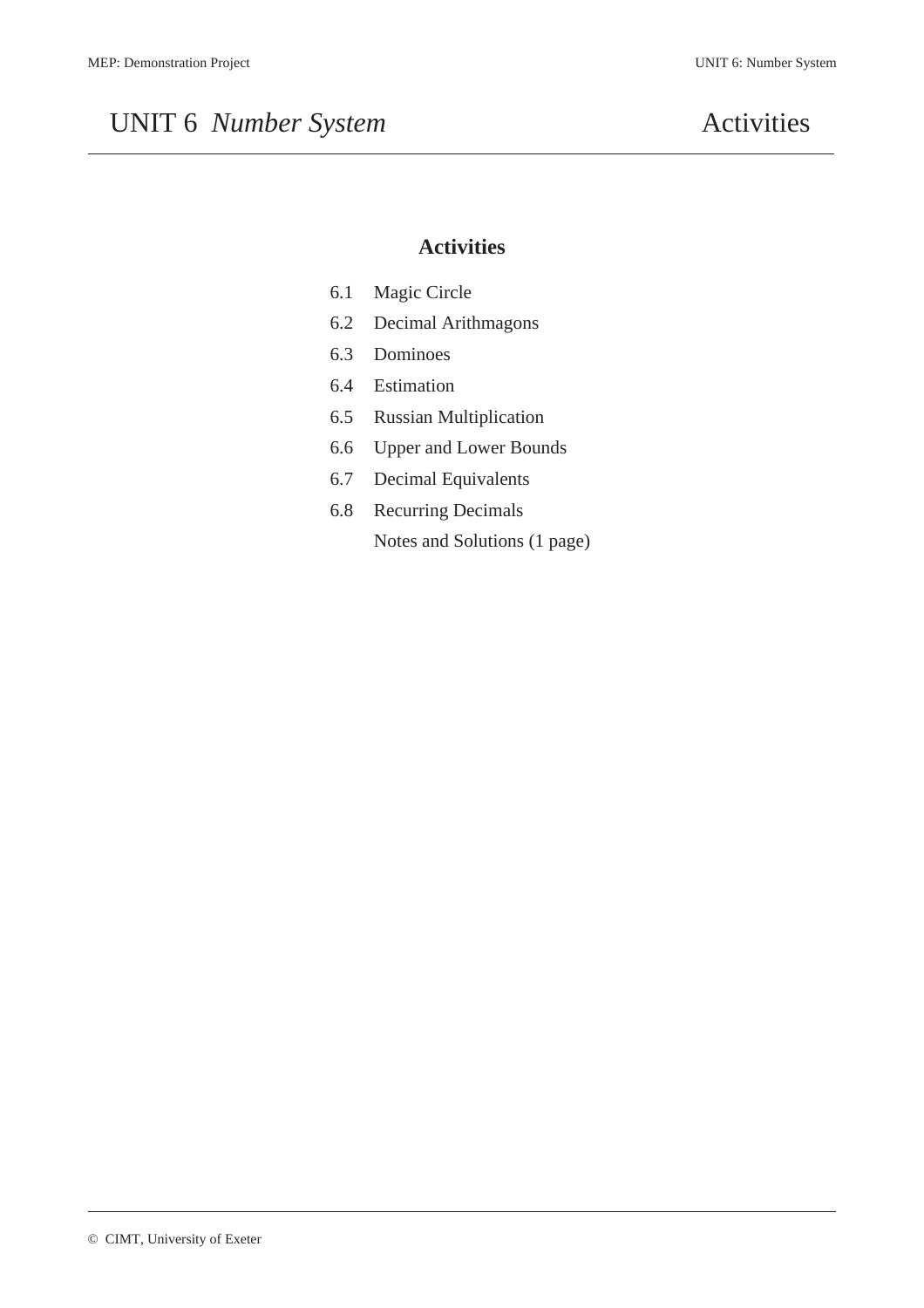

In this magic circle, there are two 'magic' totals.



- (a) What are they?
- (b) Explain how you found them.

## *Extension*

Design another magic circle of your own and ask a friend to solve it.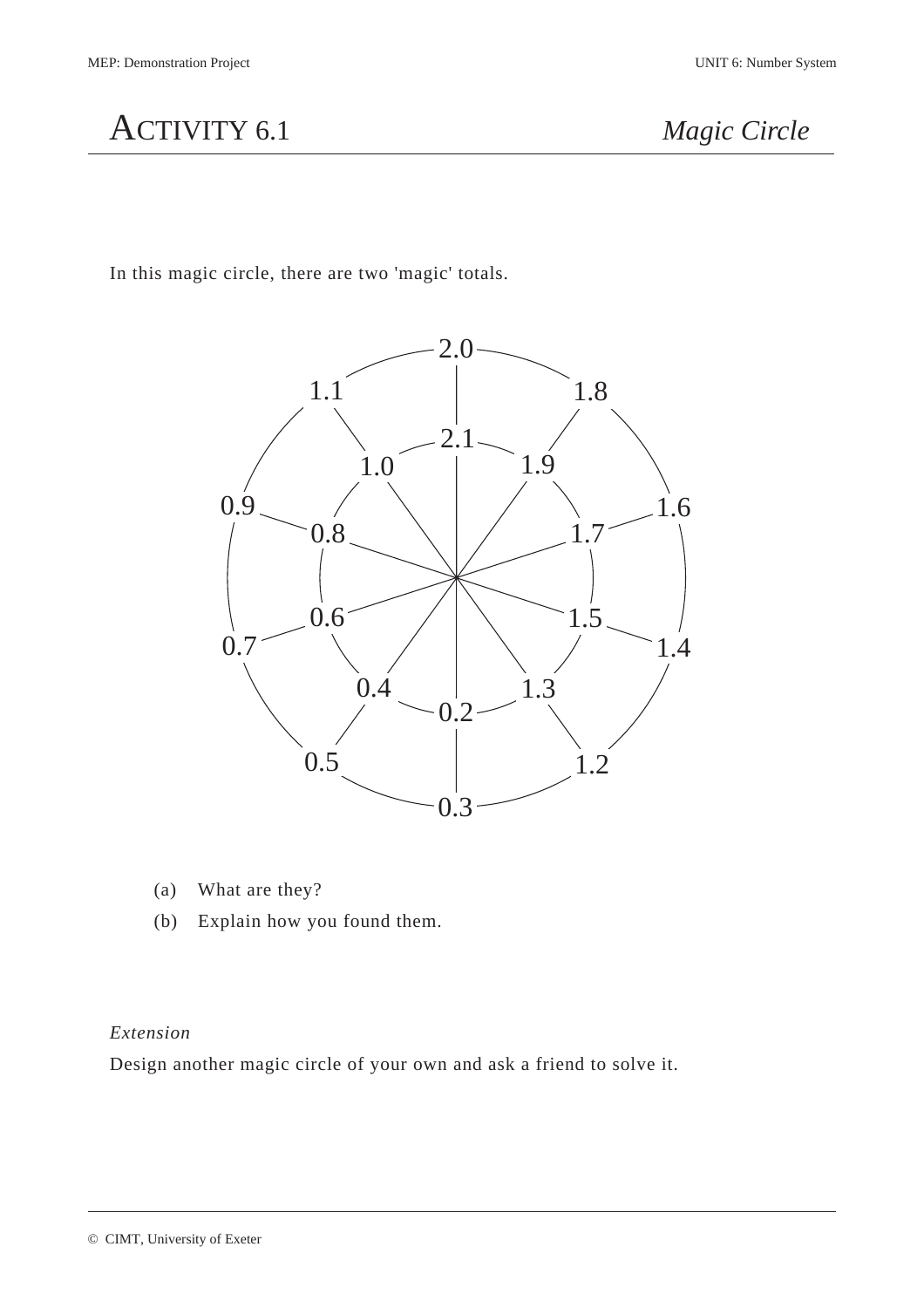In these arithmagons, the number in each **square** is the *sum* of the numbers in the **circles** on either side of the square.

For example,



1. Find the numbers missing from the squares.



## 2. Find the numbers missing from the circles.



## *Extension*

If the number in each square is the *difference* between the numbers each side of it, find the missing numbers

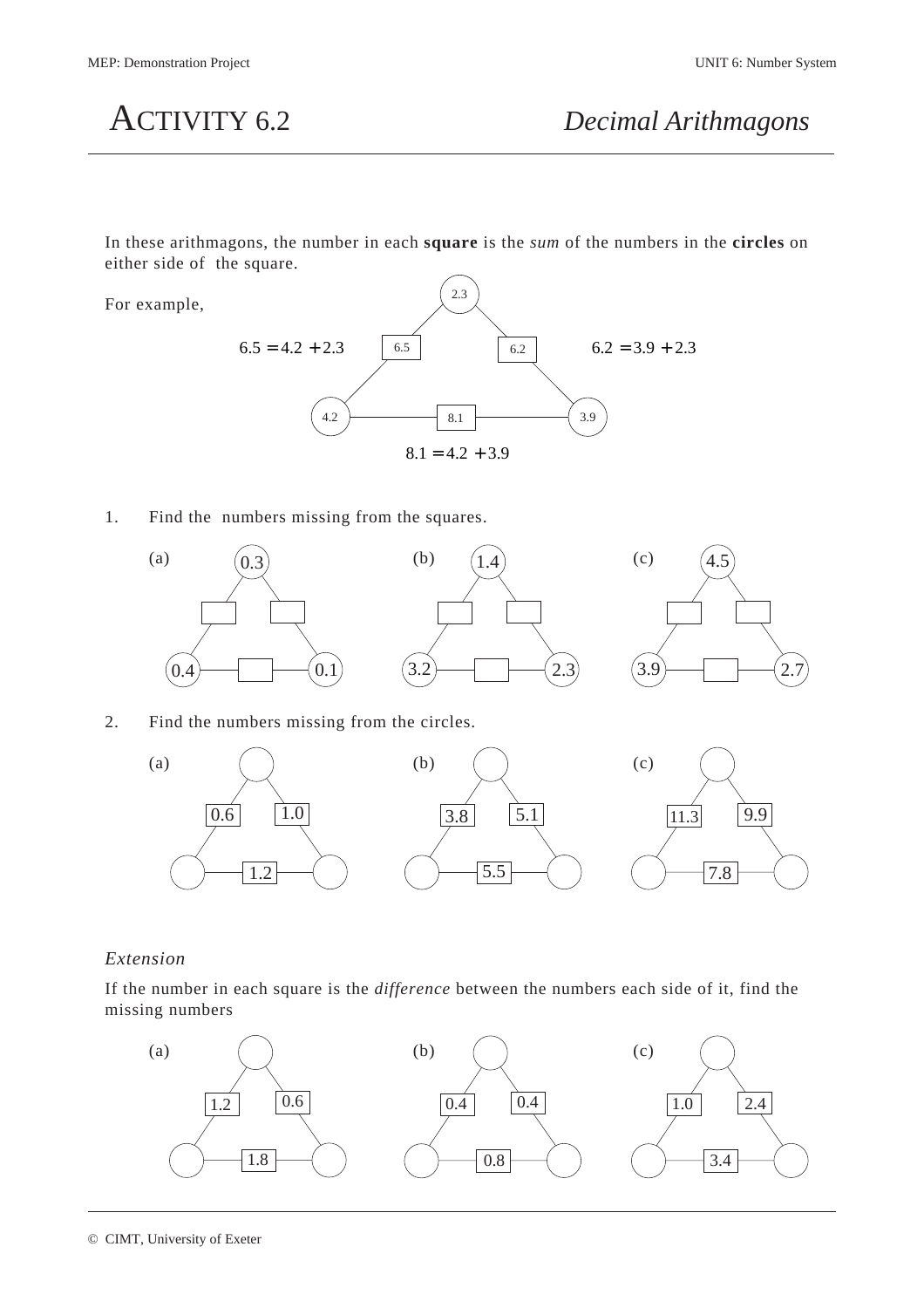# ACTIVITY 6.3 *Dominoes*

| $\frac{\zeta}{I}$       | $\mathcal{L}0$                    | $\frac{Z}{I}$          | $\mathsf{S}\mathsf{S}\mathsf{I}\mathsf{I}\mathsf{I}\mathsf{O}$ | $\frac{t}{l}$                   | $\mathbf{E}.\mathbf{0}$                              |
|-------------------------|-----------------------------------|------------------------|----------------------------------------------------------------|---------------------------------|------------------------------------------------------|
|                         |                                   |                        |                                                                |                                 |                                                      |
| $\frac{1}{\sqrt{2}}$    | 0.75                              | $\frac{1}{\sqrt{2}}$   | 0.125                                                          | $- 4$                           | 0.3                                                  |
|                         |                                   |                        |                                                                |                                 |                                                      |
| $\frac{1}{2}$           | 0.75                              | $\frac{1}{2}$          | 0.125                                                          | $\frac{1}{4}$                   | 0.3                                                  |
|                         |                                   |                        |                                                                |                                 |                                                      |
|                         |                                   |                        |                                                                |                                 |                                                      |
|                         |                                   |                        |                                                                |                                 |                                                      |
| $\frac{\nu}{l}$         | 0.6                               | $\frac{\nu}{\epsilon}$ | 0.0                                                            | $\frac{1}{\epsilon}$            | $\overline{S}$ .0                                    |
|                         |                                   |                        |                                                                |                                 |                                                      |
| $-$   $\rightarrow$     | 0.6                               | $\omega$  4            | 0.6                                                            | $\omega$  4                     | 0.5                                                  |
| $\mathbf{1}$            |                                   |                        |                                                                |                                 |                                                      |
| $\frac{1}{4}$           | 0.6                               | $rac{3}{4}$            | $0.6\,$                                                        | $rac{3}{4}$                     | 0.5                                                  |
|                         |                                   |                        |                                                                |                                 |                                                      |
|                         |                                   |                        |                                                                |                                 |                                                      |
|                         |                                   |                        |                                                                |                                 |                                                      |
| $rac{S}{I}$             | $\epsilon.0$                      | $rac{S}{I}$            | $8.0\,$                                                        | $\frac{\mathsf{S}}{\mathsf{Z}}$ | $\mathsf{S}\mathsf{S}\mathsf{S}\mathsf{S}\mathsf{O}$ |
|                         |                                   |                        |                                                                |                                 |                                                      |
| $\frac{1}{2}$           | 0.3                               | $\frac{1}{2}$          | $0.\overline{8}$                                               | $\frac{1}{2}$                   |                                                      |
|                         |                                   |                        |                                                                |                                 | 0.625                                                |
| $\frac{1}{5}$           | 0.3                               | $\frac{1}{5}$          | $0.8\,$                                                        | $rac{2}{5}$                     | 0.625                                                |
|                         |                                   |                        |                                                                |                                 |                                                      |
|                         |                                   |                        |                                                                |                                 |                                                      |
|                         |                                   |                        |                                                                |                                 |                                                      |
| $\frac{S}{\zeta}$       | $\mathsf{SLE}$ 0                  | $rac{S}{\epsilon}$     | $\rm I.0$                                                      | $rac{S}{\epsilon}$              | $8.0\,$                                              |
|                         |                                   |                        |                                                                |                                 |                                                      |
| $\frac{1}{2}$           | 0.375                             | $\omega$   $\omega$    | $\overline{0}$                                                 | $\omega \omega$                 | 0.8                                                  |
|                         |                                   |                        |                                                                |                                 |                                                      |
| $rac{2}{5}$             | 0.375                             | $rac{3}{5}$            | $0.1\,$                                                        | $rac{3}{5}$                     | $0.8\,$                                              |
|                         |                                   |                        |                                                                |                                 |                                                      |
|                         |                                   |                        |                                                                |                                 |                                                      |
|                         |                                   |                        |                                                                |                                 |                                                      |
| $rac{S}{\nu}$           | $\mathsf{S}\mathsf{L}\mathsf{I}0$ | $rac{S}{\hbar}$        | $\mathsf{S}\mathsf{Z}\mathsf{O}\mathsf{C}\mathsf{O}$           | $\frac{8}{l}$                   | $\mbox{C}^{\cdot}\mbox{O}$                           |
|                         |                                   |                        |                                                                |                                 |                                                      |
| $4\,$ $\sim$            | 0.75                              | 4 N                    | 0.625                                                          | $\infty$ $\mapsto$              | 0.2                                                  |
|                         |                                   |                        |                                                                |                                 |                                                      |
| $\frac{4}{5}$           | 0.75                              | $\frac{4}{5}$          | 0.625                                                          | $\frac{1}{8}$                   | $0.2\,$                                              |
|                         |                                   |                        |                                                                |                                 |                                                      |
|                         |                                   |                        |                                                                |                                 |                                                      |
|                         |                                   |                        |                                                                |                                 |                                                      |
| $\frac{8}{l}$           | $\zeta.0$                         | $\frac{8}{5}$          | $\mathfrak{ST}0$                                               | $\frac{8}{5}$                   | $\text{{\sf h.0}}$                                   |
|                         |                                   |                        |                                                                |                                 |                                                      |
| $\infty$   $\leftarrow$ | 0.5                               | $\infty$   $\infty$    | 0.125                                                          | $\infty$   $\infty$             | 0.4                                                  |
|                         |                                   |                        |                                                                |                                 |                                                      |
| $\frac{1}{8}$           | $0.5\,$                           | $rac{3}{8}$            | $0.125\,$                                                      | $rac{3}{8}$                     | $0.4\,$                                              |
|                         |                                   |                        |                                                                |                                 |                                                      |
|                         |                                   |                        |                                                                |                                 |                                                      |
|                         | $\overline{z_0}$                  |                        | $\overline{\mathcal{Z}^0}$                                     |                                 | $\mathfrak{p}.0$                                     |
| $\frac{8}{\varsigma}$   |                                   | $\frac{8}{5}$          |                                                                | $\frac{0}{\sqrt{1}}$            |                                                      |
|                         |                                   |                        |                                                                |                                 |                                                      |
| $\frac{1}{\infty}$      | 0.2                               | $\sim\, \, \infty$     | 0.25                                                           | $\overline{\phantom{0}}$        | 0.4                                                  |
|                         |                                   |                        |                                                                |                                 |                                                      |
| $rac{5}{8}$             | $0.2\,$                           | $rac{5}{8}$            | 0.25                                                           | $\frac{1}{10}$                  | 0.4                                                  |
|                         |                                   |                        |                                                                |                                 |                                                      |
|                         |                                   |                        |                                                                |                                 |                                                      |
|                         | $\mathsf{SLE}$ 0                  |                        | $\rm 1.0$                                                      |                                 | $\mathsf{S}\mathsf{C}$ 0                             |
| $\frac{0}{1}$           |                                   | $\frac{0}{\epsilon}$   |                                                                | $\frac{0}{\epsilon}$            |                                                      |
|                         |                                   |                        |                                                                |                                 |                                                      |
| $ \Xi $ -               | 0.375                             | $\frac{2}{10}$         | $\overline{0}$ .                                               | $\frac{3}{10}$                  | 0.25                                                 |
| $\frac{1}{10}$          |                                   | $\frac{3}{10}$         |                                                                | $\frac{3}{10}$                  |                                                      |
|                         | 0.375                             |                        | $0.1\,$                                                        |                                 | 0.25                                                 |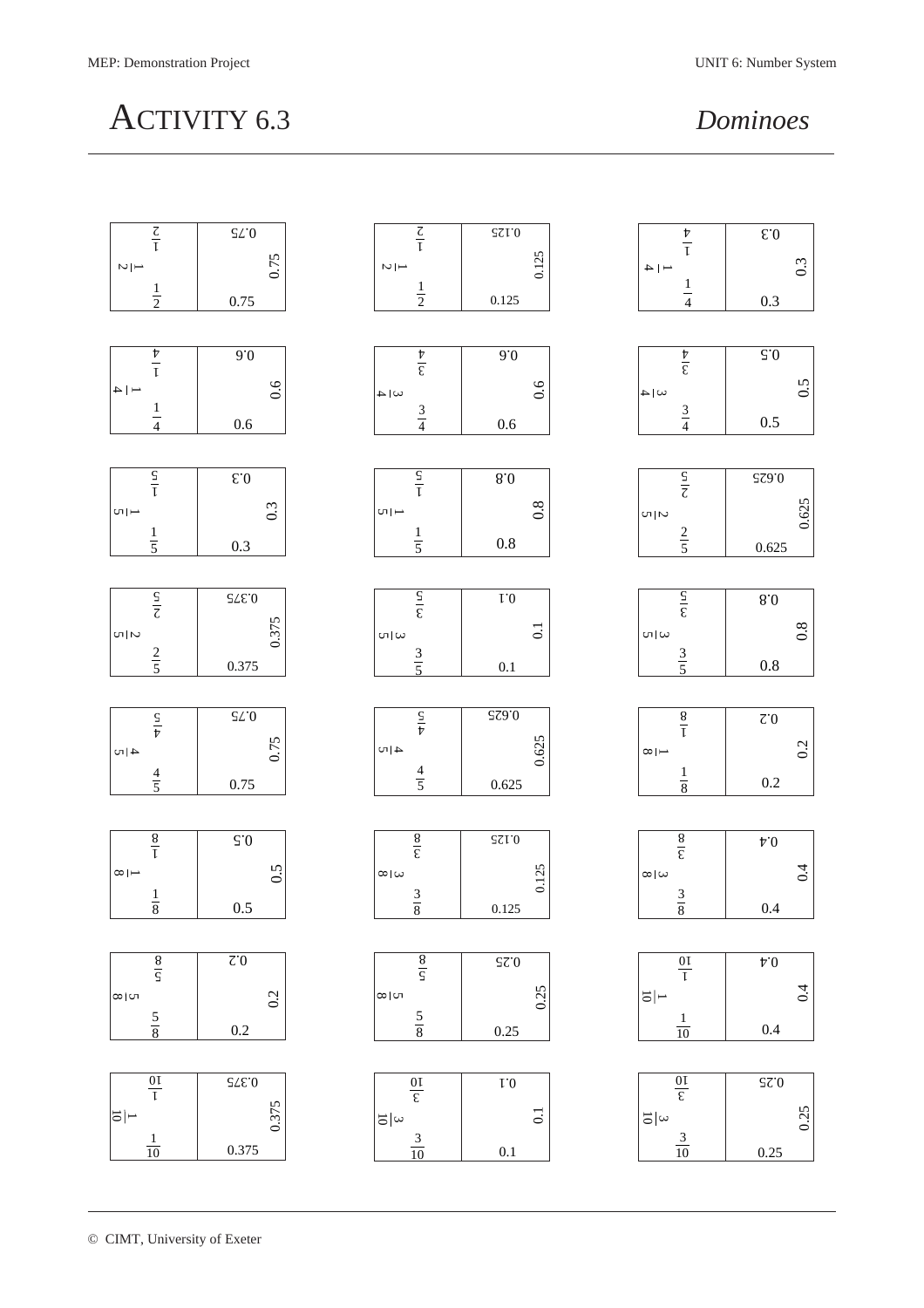ACTIVITY 6.4 *Estimation*

*Do not use a calculator*, except to check your answers.

For each of these sums, draw a circle around the number which you think is nearest the correct answer.

|     | For example,                                                                                            | $7.1 \times 20.5$<br>3.5       | is about                                    | ${4.2}$<br>84 420 }<br>42                                 |  |  |
|-----|---------------------------------------------------------------------------------------------------------|--------------------------------|---------------------------------------------|-----------------------------------------------------------|--|--|
|     |                                                                                                         |                                |                                             |                                                           |  |  |
| 1.  |                                                                                                         | $\frac{5.5 \times 13}{7}$      | is about                                    | $\{0.1\}$ 1<br>10<br>$100$ }                              |  |  |
| 2.  |                                                                                                         | $42 \times 39$<br>16           | is about                                    | 10<br>$100$ $1000$ }<br>$\begin{bmatrix} 1 \end{bmatrix}$ |  |  |
| 3.  |                                                                                                         | $210 \times 37$<br>17          | is about                                    | $\{4.5, 45, 450, 4500\}$                                  |  |  |
| 4.  |                                                                                                         | $\frac{6.5 \times 4.2}{2.2}$   | is about                                    | $\{1.2\}12$<br>$120 \quad 1200$ }                         |  |  |
| 5.  |                                                                                                         | $\frac{12.7 \times 2.9}{3.7}$  | is about                                    | $\{0.1$<br>$\mathbf{1}$<br>10<br>$100$ }                  |  |  |
| 6.  | A drink costs 55 p.                                                                                     |                                | About how many drinks could you buy for £5? | ${90919}$                                                 |  |  |
| 7.  | At a fairground, rides cost 40 p each.<br>About how many rides can you go on for £7?<br>$\{7\ 17\ 70\}$ |                                |                                             |                                                           |  |  |
| 8.  | Oranges cost 15 p each.<br>About how many oranges can you buy for £50?<br>$\{33\ 330\ 3300\}$           |                                |                                             |                                                           |  |  |
| 9.  |                                                                                                         | Stamps cost 24 p each.         | About how many stamps can you buy for £10?  | $\{4\ 40\ 400\}$                                          |  |  |
| 10. |                                                                                                         | Petrol costs £2.40 per gallon. | About how many gallons can you buy for £25? | (1025)<br>$100$ }                                         |  |  |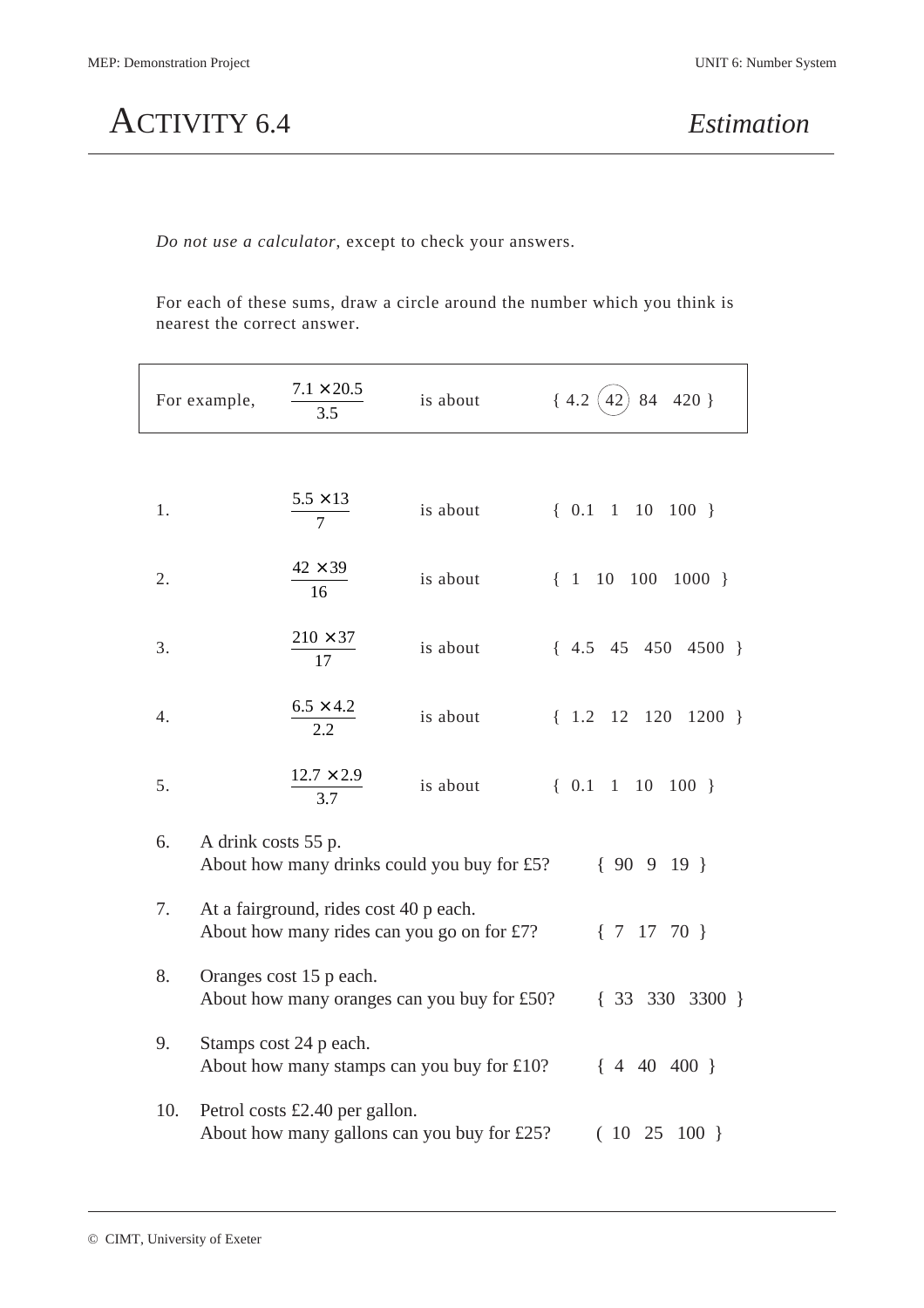

Once upon a time, so legend has it, Russian peasants could add, multiply and divide only by 2, and so they developed a clever method of multiplying numbers together.

## **METHOD**

- 1. Put the 1st number in a left-hand column and the 2nd number in a right-hand column.
- 2. *Divide* the number in the left-hand column by 2, ignoring any remainder, and m*ultiply* the number in the right-hand colummn by 2.
- 3. *Repeat* Steps 2 until the number 1 is reached on the left-hand side.
- 4. *Delete* any row which has an even entry on the left-hand side.
- 5. *Add* the remaining right-hand side numbers. This final total is the answer.

## **Worked Example**

To multiply 27 by 137:

|                                | 27         | 137  |
|--------------------------------|------------|------|
|                                | 13         | 274  |
| Even row deleted $\rightarrow$ |            | 548  |
|                                | 3          | 1096 |
|                                | 1          | 2192 |
| $27 \times 137$                | $\alpha =$ | 3699 |
|                                |            |      |

- 1. Use the Russian method of multiplication to find:
	- (a)  $13 \times 250$  (b)  $16 \times 135$  (c)  $25 \times 49$ .

To see why the method works, it might become clearer if we write the multiplication sum in the *Worked Example* as

$$
27 \times 137 = (26 + 1) \times 137
$$
  
= 13 × 274 + 1 × 137  
= (12 + 1) × 274 + 1 × 137  
= 6 × 548 + 1 × 274 + 1 × 137  
= 3 × 1098 + 1 × 274 + 1 × 137  
= (2 + 1) × 1098 + 1 × 274 + 1 × 137  
= 1 × 2192 + 1 × 1098 + 1 × 274 + 1 × 137  
= 3699

- 2. Write out other multiplication sums in this way and use a calculator to check your answers.
- 3. Explain in your own words why the method works.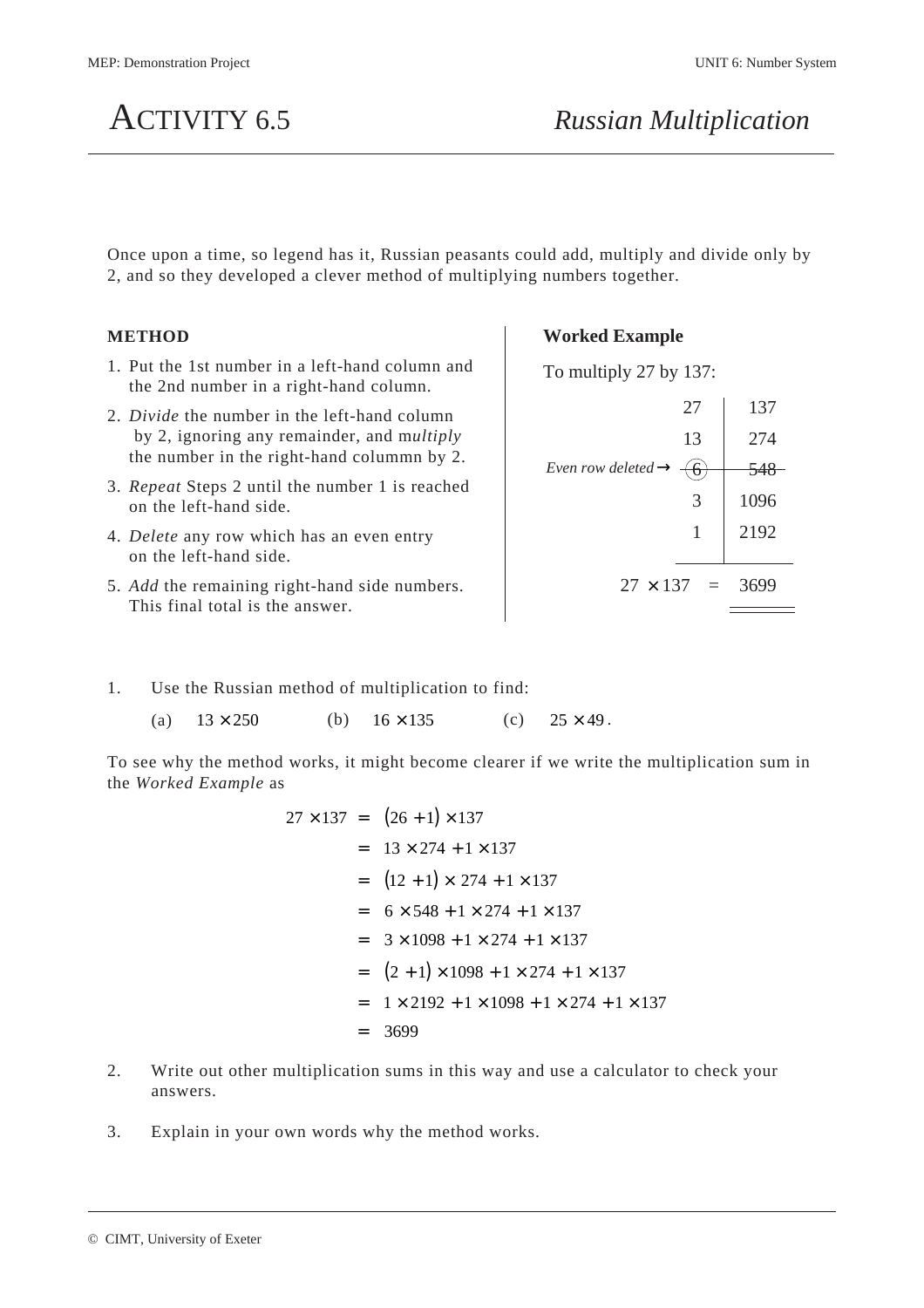Use *Ruler A* and *Ruler B* in turn to measure the lengths of the objects.

Record your measurements, giving the largest possible error and the upper and lower bounds.

| Object                  | <b>Measurement</b> | Unit of<br><b>Measure</b> | Largest<br>possible error | Lower<br><b>Bound</b> | Upper<br><b>Bound</b> |
|-------------------------|--------------------|---------------------------|---------------------------|-----------------------|-----------------------|
|                         | Ruler A            |                           |                           |                       |                       |
|                         | Ruler B            |                           |                           |                       |                       |
| $\mathbb{R}^n$          | Ruler A            |                           |                           |                       |                       |
|                         | Ruler B            |                           |                           |                       |                       |
| Length of<br>this book  | Ruler A            |                           |                           |                       |                       |
|                         | Ruler B            |                           |                           |                       |                       |
| Breadth of<br>this book | Ruler A            |                           |                           |                       |                       |
|                         | Ruler B            |                           |                           |                       |                       |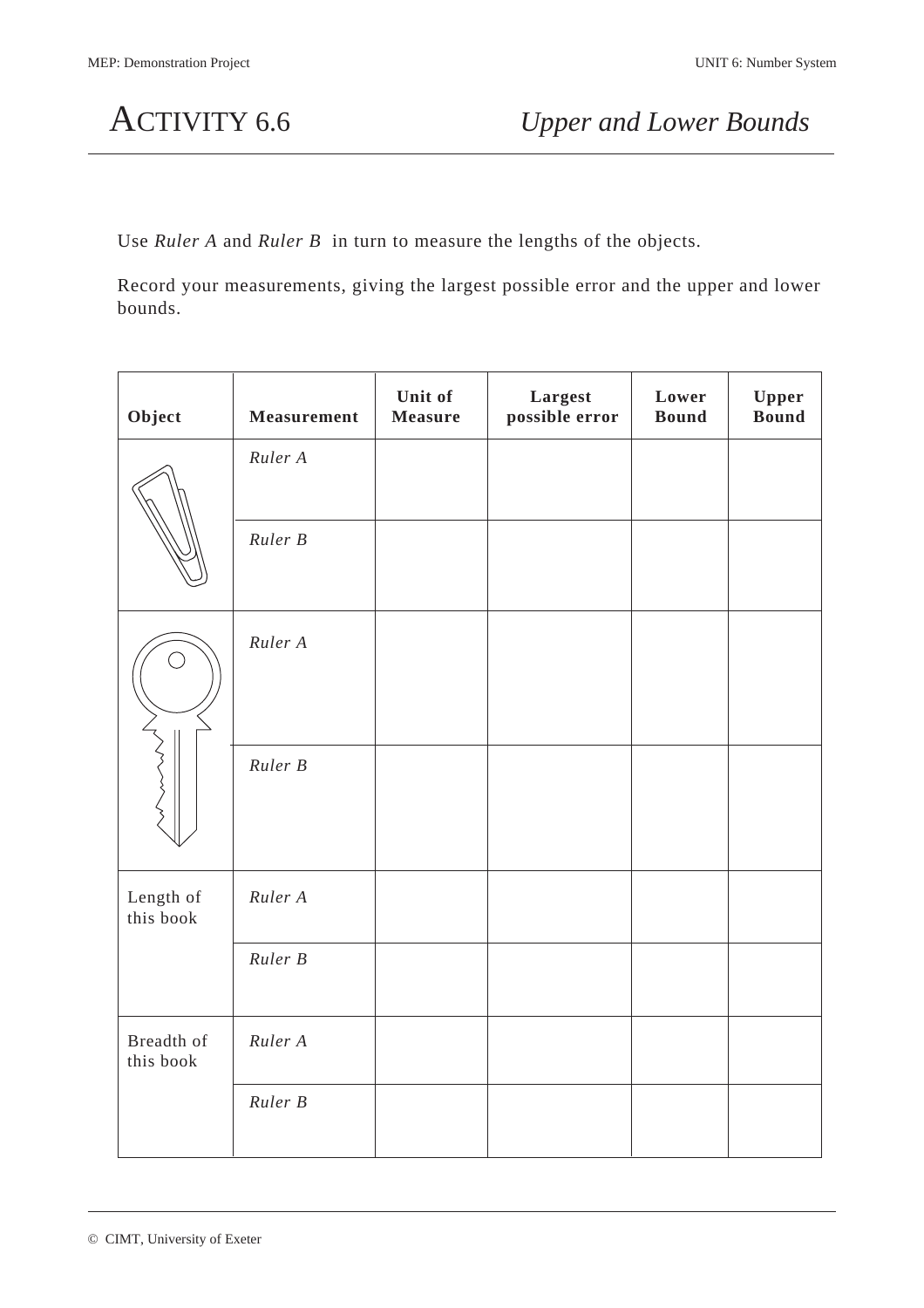ACTIVITY 6.6 *Rulers for Measurement*

Photocopy and cut out for use in measuring objects in Activity 6.4.

| $1 \t 2 \t 3 \t 4 \t 5 \t 6 \t 7 \t 8 \t 9 \t 10 \t 11 \t 12 \t 13 \t 14 \t 15 \t 16$ |  |  |  |  |  |  |  |  |
|---------------------------------------------------------------------------------------|--|--|--|--|--|--|--|--|
| Ruler A                                                                               |  |  |  |  |  |  |  |  |

| <u>laataalaataalaataalaataalaataalaataalaataalaataalaataalaataalaataalaataalaataalaataalaataalaataalaataa</u> |  |                                        |  |  |  |  |  |  |
|---------------------------------------------------------------------------------------------------------------|--|----------------------------------------|--|--|--|--|--|--|
|                                                                                                               |  | 1 2 3 4 5 6 7 8 9 10 11 12 13 14 15 16 |  |  |  |  |  |  |
| Ruler B                                                                                                       |  |                                        |  |  |  |  |  |  |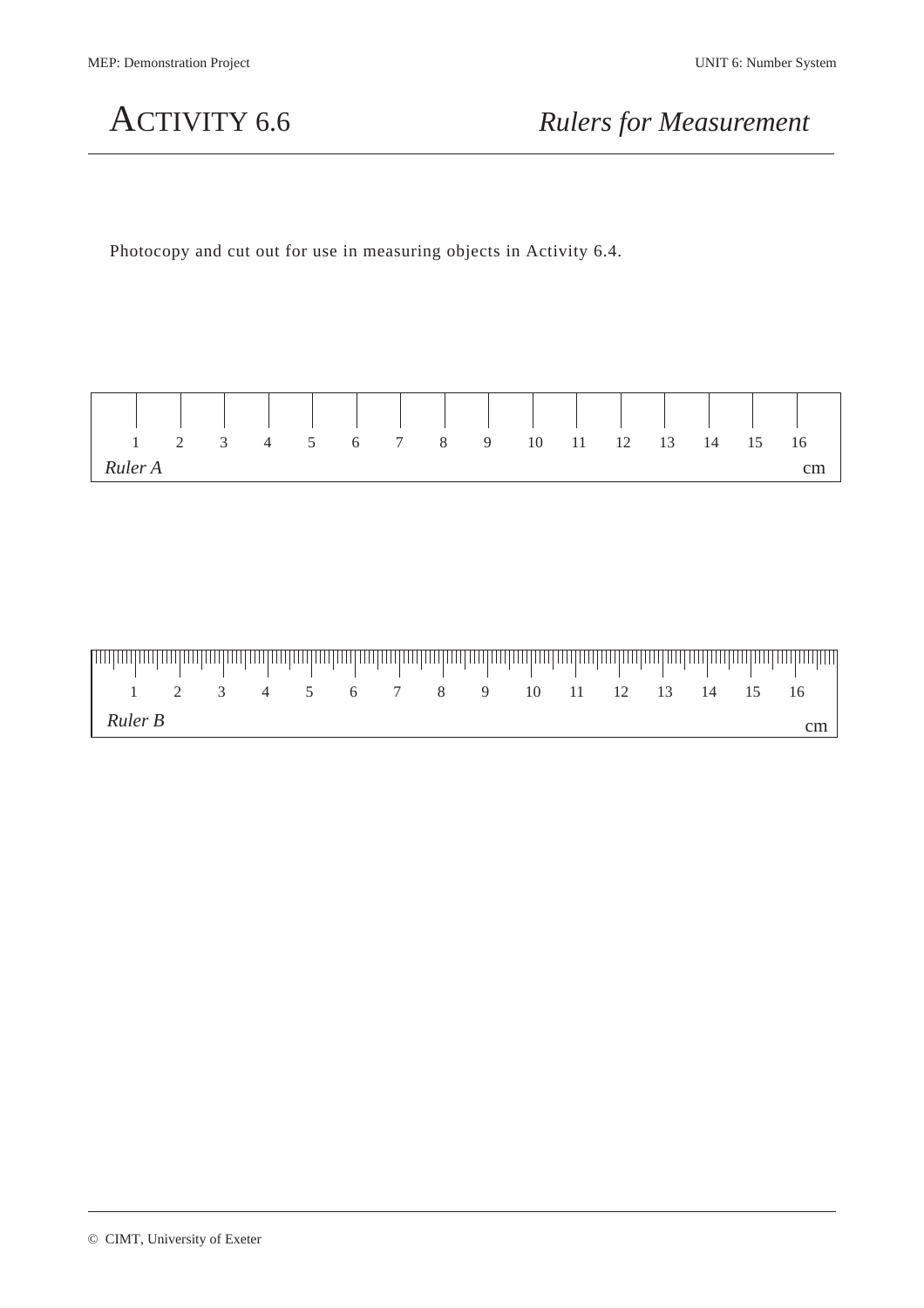Use a computer, calculator, or long division, to find the decimals equivalent for all the

fractions  $\frac{1}{1}$   $\frac{1}{2}$   $, \ldots, \frac{1}{20}.$ 

If the decimal equivalent is recurring, state the length of the cycle, i.e. the number of digits which repeat.

e.g. 
$$
\frac{3}{11} = 0.27272727...
$$
 has a cycle of length 2, because 2 and 7 are repeated.

Be very careful with  $\frac{1}{11}$  and  $\frac{1}{19}$  – they may be longer than you expect!

| <b>Fraction</b>                 | <b>Decimal Equivalent</b> | Recurring      | Length of cycle |
|---------------------------------|---------------------------|----------------|-----------------|
| $\frac{1}{1}$                   | $1.000$ 000 $\ldots$      | $\pmb{\times}$ |                 |
| $\frac{1}{2}$                   |                           |                |                 |
| $\frac{1}{3}$                   | 0.33333                   | $\checkmark$   | $\,1\,$         |
| $\frac{1}{4}$                   |                           |                |                 |
| $\frac{1}{5}$                   |                           |                |                 |
| $\frac{1}{6}$                   |                           |                |                 |
| $\frac{1}{7}$                   |                           |                |                 |
| $\frac{1}{8}$                   |                           |                |                 |
| $\frac{1}{9}$                   |                           |                |                 |
| $\frac{1}{10}$                  |                           |                |                 |
| $\frac{1}{11}$                  |                           |                |                 |
| $\frac{1}{12}$                  |                           |                |                 |
| $\frac{1}{13}$                  |                           |                |                 |
| $\frac{1}{14}$                  |                           |                |                 |
| $\frac{1}{15}$                  |                           |                |                 |
| $\frac{1}{16}$                  |                           |                |                 |
| $\frac{1}{17}$                  |                           |                |                 |
| $\frac{1}{18}$                  |                           |                |                 |
| $\mathbf{1}$<br>$\overline{19}$ |                           |                |                 |
| $\frac{1}{20}$                  |                           |                |                 |

© CIMT, University of Exeter